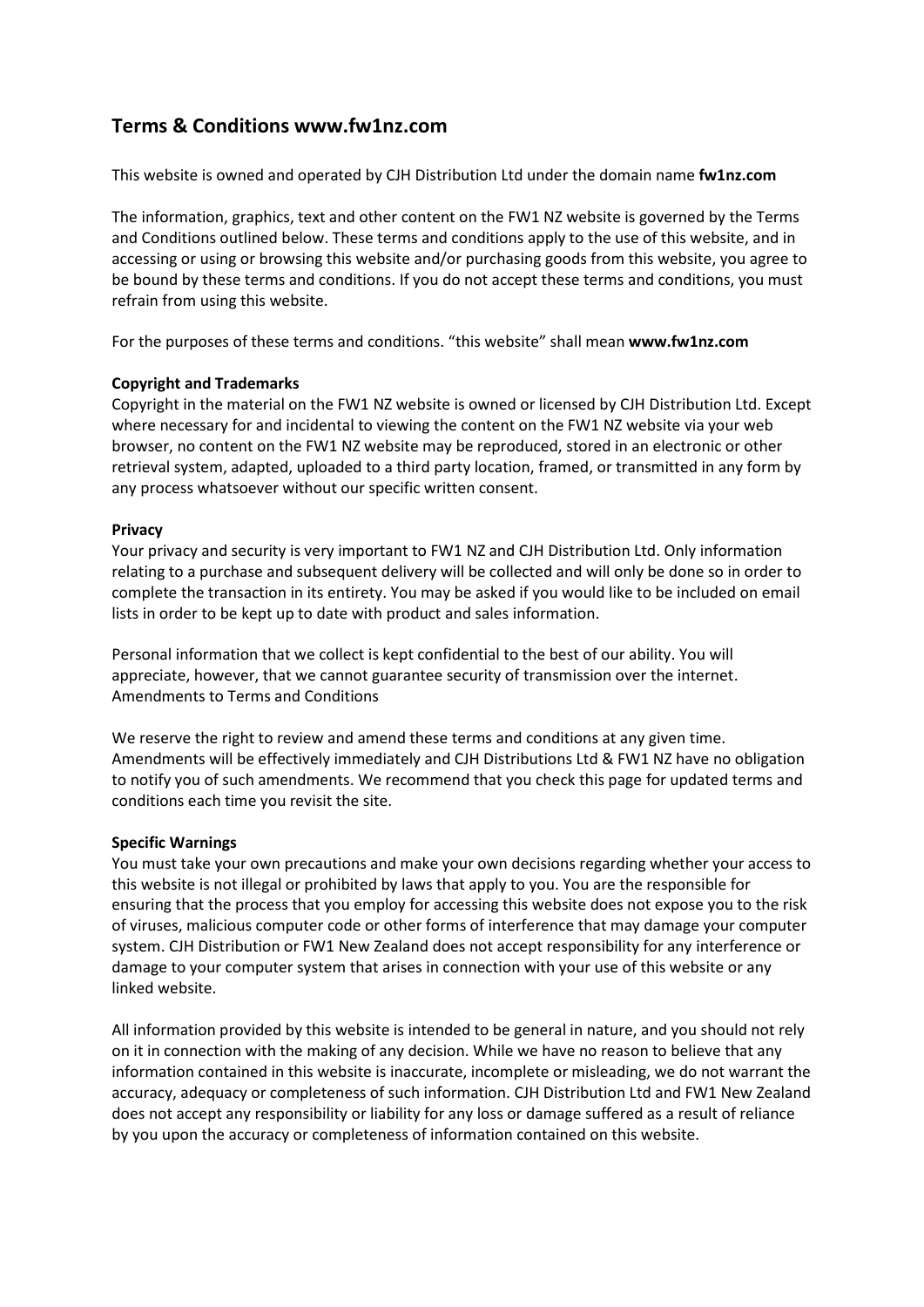#### **Linked Websites**

This website may at times contain links to external websites.

CJH Distribution Ltd and FW1 New Zealand will not be responsible or liable for the content (including any liability arising out of any claim that the content of the linked website infringes the intellectual property rights of any third party) or privacy practices associated with any linked website.

No link to any website shall be construed as an endorsement or warranty, approval or recommendation by CJH Distribution Ltd or FW1 New Zealand.

We are not responsible for the privacy policy or practices of other websites, even if you have accessed those websites using links from this website.

#### **Policy for Online Purchase of Goods**

If you purchase goods through this website you are thereby automatically confirming your acceptance of these website terms and conditions. You cannot purchase goods through this website unless you are capable of making legally binding contracts. Once your offer to purchase goods is accepted by us, your order will constitute a binding contract between you and CJH Distribution Ltd.

Once your order has been processed the dispatch of goods from CJH Distribution Ltd will constitute our acceptance of your offer to purchase those goods. We provide no warranty as to the availability of goods advertised through this website.

Any information on this website is up to date at the time it is posted on the website but is subject to variation at any time without notice.

We will only accept credit card payment of orders placed through this website.

You will be liable for all orders placed using your credit card details and agree to indemnify CJH Distribution Ltd against any losses, claims or damages arising from the use or misuse of your credit card details by any other person.

Prices are inclusive of goods and services tax, duties and other charges imposed or levied in New Zealand in connection with the supply of goods. Prices are exclusive of postage and packaging charges.

We reserve the right to increase or decrease our prices without prior notice at any time.

## **Delivery of Goods**

We only ship products within New Zealand. We will use our best endeavours to have the ordered goods dispatched and delivered to you within 5 working days of your order being placed with us. Shipping costs vary per region and inter-island. Orders cannot be delivered to PO Boxes, Parcel Lockers or left at a Post office.

FW1 Cleaning Wax is classified as an aerosol flammable product and cannot be shipped by normal postal services. All of our shipping is couriered by certified providers under the Dangerous Goods Code (DG). Shipping of Dangerous Goods carries additional tariffs that are already included in your shipping costs.

Shipping rates are standard per region until over 12 cans are ordered at a weight of 7.5kg. Thereafter costs increased for each 7.5kgs.